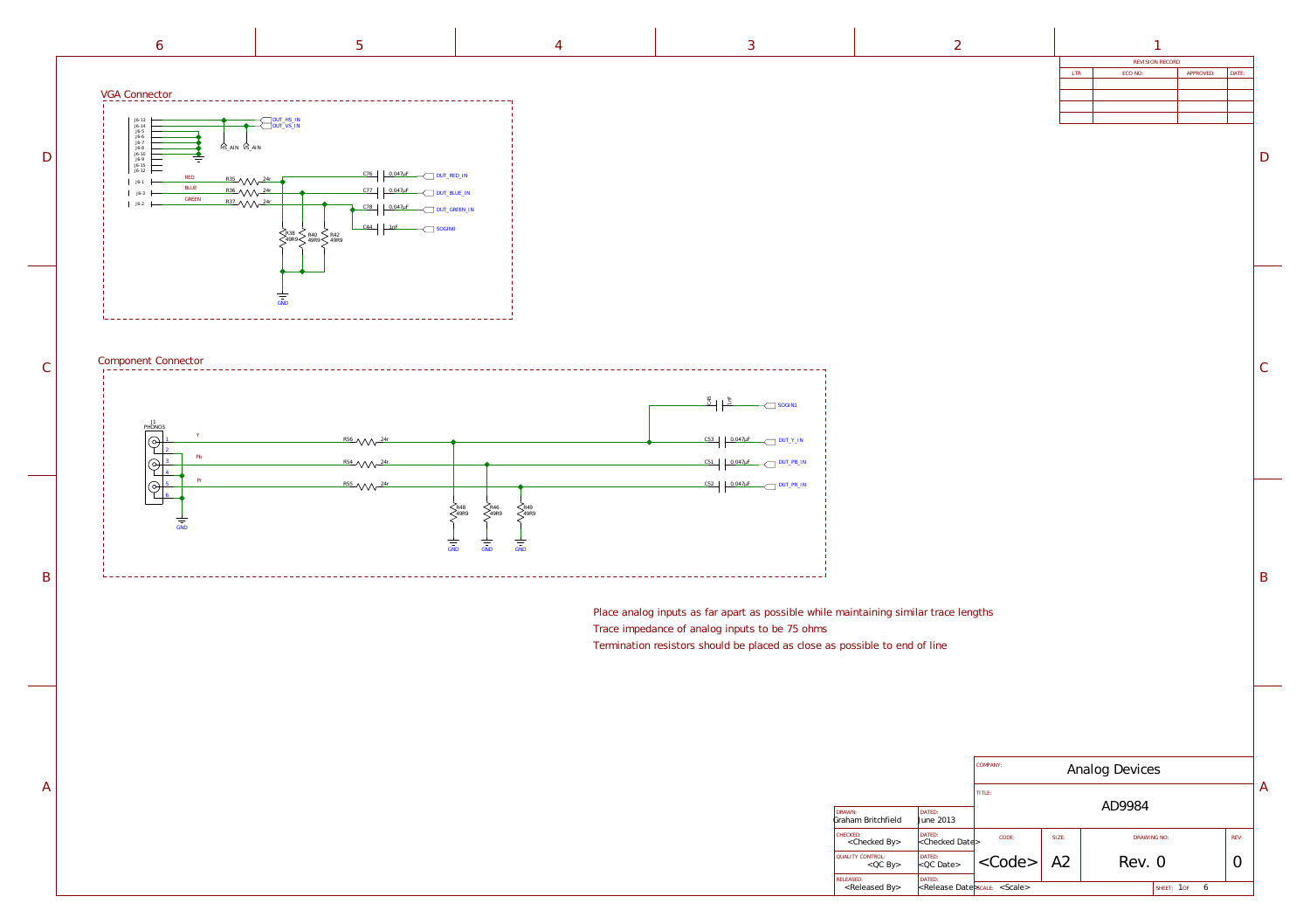

<span id="page-1-0"></span>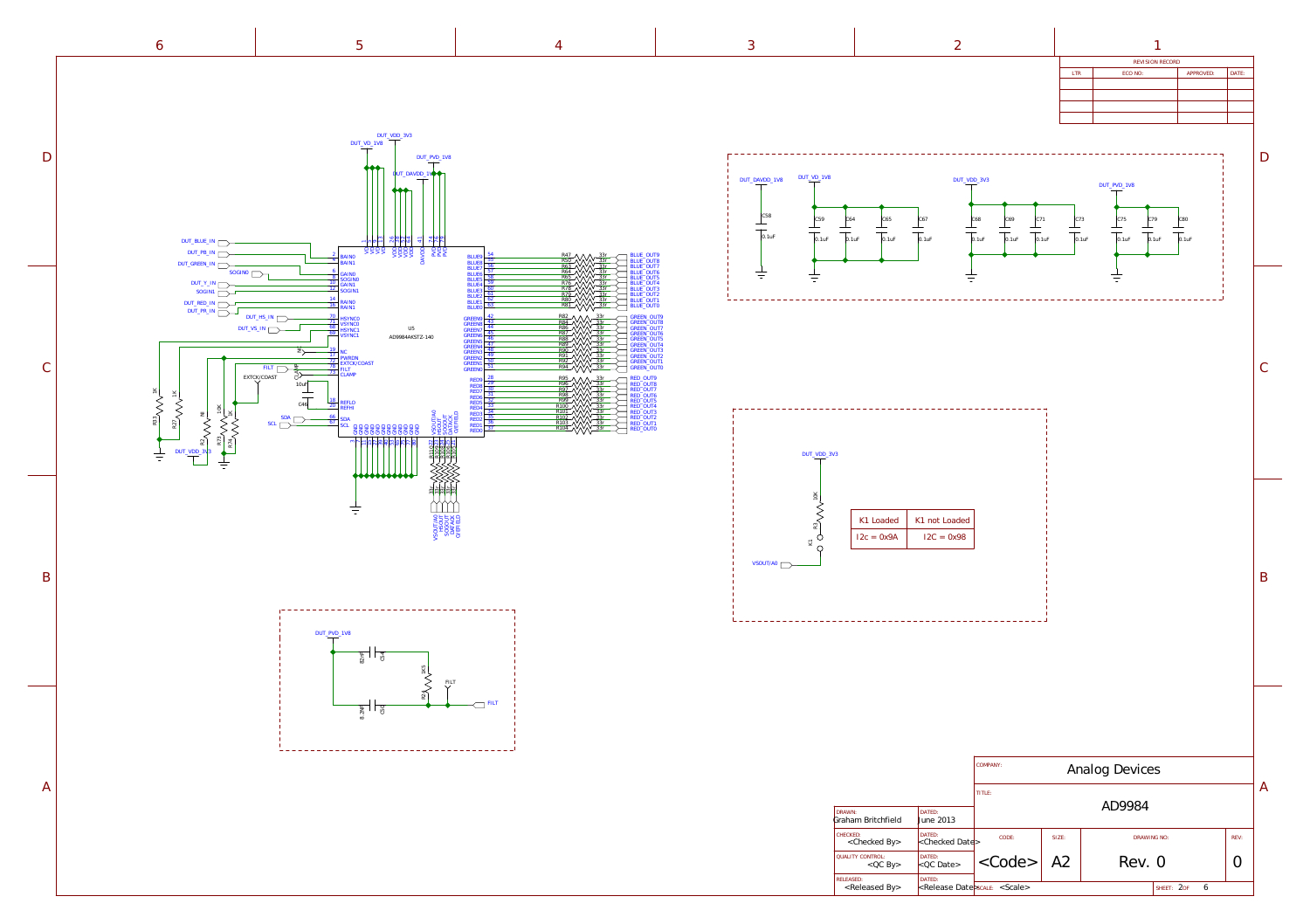|                                                 |                                       | COMPANY:                             | Analog Devices |             |                 |      |   |
|-------------------------------------------------|---------------------------------------|--------------------------------------|----------------|-------------|-----------------|------|---|
|                                                 |                                       | TITLE:                               |                | AD9984      |                 |      | A |
| DRAWN:<br>Graham Britchfield                    | DATED:<br>June 2013                   |                                      |                |             |                 |      |   |
| CHECKED:<br><checked by=""></checked>           | DATED:<br><checked date=""></checked> | CODE:                                | SIZE:          | DRAWING NO: |                 | REV: |   |
| QUALITY CONTROL:<br>$QC$ By                     | DATED:<br>$< QC$ Date>                | $<$ Code>                            | A2             | Rev. 0      |                 |      |   |
| <b>RELEASED:</b><br><released by=""></released> | DATED:                                | <release date="">scale&gt;</release> |                |             | SHEET: 30F<br>6 |      |   |

B

 $\mathcal{C}$ 

| REVISION RECORD |         |           |       |  |  |
|-----------------|---------|-----------|-------|--|--|
| <b>LTR</b>      | ECO NO: | APPROVED: | DATE: |  |  |
|                 |         |           |       |  |  |
|                 |         |           |       |  |  |
|                 |         |           |       |  |  |
|                 |         |           |       |  |  |
|                 |         |           |       |  |  |

 $D$ 

<span id="page-2-0"></span>D

 $\mathcal{C}$ 

B

A

| × | v<br>. . |
|---|----------|
|   |          |
|   |          |
|   |          |
|   |          |

6  $3$  1



| GREEN OUT9        | $JS-2$  |
|-------------------|---------|
| GREEN OUT8        | $J8-4$  |
| <b>GREEN OUT7</b> | $JS-6$  |
| GREEN OUT6        | $JS-8$  |
| GREEN OUT5        | $J8-10$ |
| GREEN OUT4        | $J8-12$ |
| <b>GREEN OUT3</b> | $JS-14$ |
| GREEN OUT2        | $JS-16$ |
| GREEN OUT1        | $JS-18$ |
| <b>GREEN OUTO</b> | $J8-20$ |
|                   |         |

| $J9-2$  | $J9-1$  | DIN11            |
|---------|---------|------------------|
| $J9-4$  | $J9-3$  | <b>DIN10</b>     |
| $J9-6$  | $J9-5$  | DIN9             |
| J9-8    | $J9-7$  | DIN <sub>8</sub> |
| $J9-10$ | J9-9    | DIN7             |
| $J9-12$ | $J9-11$ | DIN <sub>6</sub> |
| $J9-14$ | $J9-13$ | DIN <sub>5</sub> |
| $J9-16$ | $J9-15$ | DIN4             |
| $J9-18$ | $J9-17$ | DIN <sub>3</sub> |
| $J9-20$ | $J9-19$ | DIN <sub>2</sub> |
|         |         |                  |

| $J8-2$    | $J8-1$    | <b>DIN23</b> |
|-----------|-----------|--------------|
| $J8-4$    | $J8-3$    | <b>DIN22</b> |
| $J8-6$    | $J8-5$    | <b>DIN21</b> |
| $J8-8$    | $J8-7$    | <b>DIN20</b> |
| $J8 - 10$ | $J8-9$    | <b>DIN19</b> |
| $J8-12$   | $J8-11$   | <b>DIN18</b> |
| $J8 - 14$ | $J8-13$   | DIN17        |
| $J8 - 16$ | $J8-15$   | DIN16        |
| $J8 - 18$ | $J8 - 17$ | DIN15        |
| J8-20     | $J8-19$   | DIN14        |
|           |           |              |

| BLUE_OUT9        | $J9-2$  |
|------------------|---------|
| BLUE_OUT8        | $J9-4$  |
| BLUE_OUT7        | $J9-6$  |
| BLUE_OUT6        | J9-8    |
| BLUE_OUT5        | $J9-10$ |
| BLUE_OUT4        | $J9-12$ |
| BLUE OUT3        | $J9-14$ |
| BLUE OUT2        | $J9-16$ |
| BLUE_OUT1        | $J9-18$ |
| <b>BLUE OUTO</b> | $J9-20$ |
|                  |         |

| $J10-2$  | $J10-1$  | <b>DIN35</b> |
|----------|----------|--------------|
| $J10-4$  | $J10-3$  | <b>DIN34</b> |
| $J10-6$  | $J10-5$  | <b>DIN33</b> |
| $J10-8$  | $J10-7$  | <b>DIN32</b> |
| $J10-10$ | $J10-9$  | <b>DIN31</b> |
| $J10-12$ | $J10-11$ | <b>DIN30</b> |
| $J10-14$ | $J10-13$ | <b>DIN29</b> |
| $J10-16$ | $J10-15$ | <b>DIN28</b> |
| $J10-18$ | $J10-17$ | <b>DIN27</b> |
| $J10-20$ | $J10-19$ | <b>DIN26</b> |

| RED_OUT9 | $J10-2$  |
|----------|----------|
| RED_OUT8 | $J10-4$  |
| RED_OUT7 | $J10-6$  |
| RED OUT6 | $J10-8$  |
| RED_OUT5 | $J10-10$ |
| RED OUT4 | $J10-12$ |
| RED_OUT3 | $J10-14$ |
| RED OUT2 | $J10-16$ |
| RED_OUT1 | $J10-18$ |
| RED OUTO | $J10-20$ |

| $O/EF$ ELD | $J11-2$    |
|------------|------------|
| HSOUT      | $J11 - 4$  |
| VSOUT/A0   | $J11-6$    |
| DATACK     | $J11-8$    |
| SOGOUT     | $J11 - 10$ |
|            | $J11 - 12$ |
|            | $J11 - 14$ |
|            | $J11 - 16$ |
| SCL        | $J11 - 18$ |
| SDA        | $J11 - 20$ |
|            |            |
|            |            |
|            |            |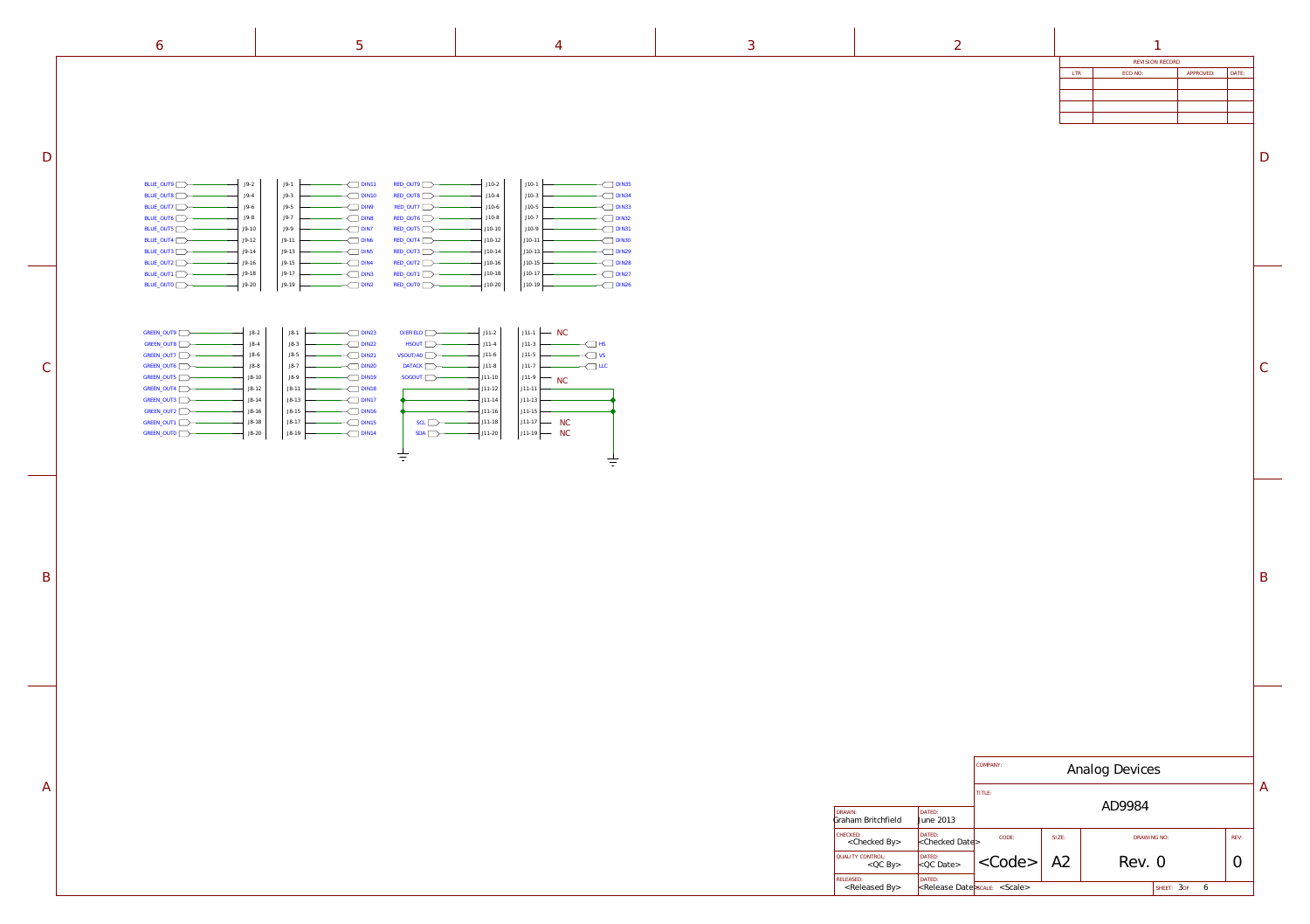<span id="page-3-0"></span>



| REVISION RECORD |         |           |       |
|-----------------|---------|-----------|-------|
| LTR             | ECO NO: | APPROVED: | DATE: |
|                 |         |           |       |
|                 |         |           |       |
|                 |         |           |       |
|                 |         |           |       |
|                 |         |           |       |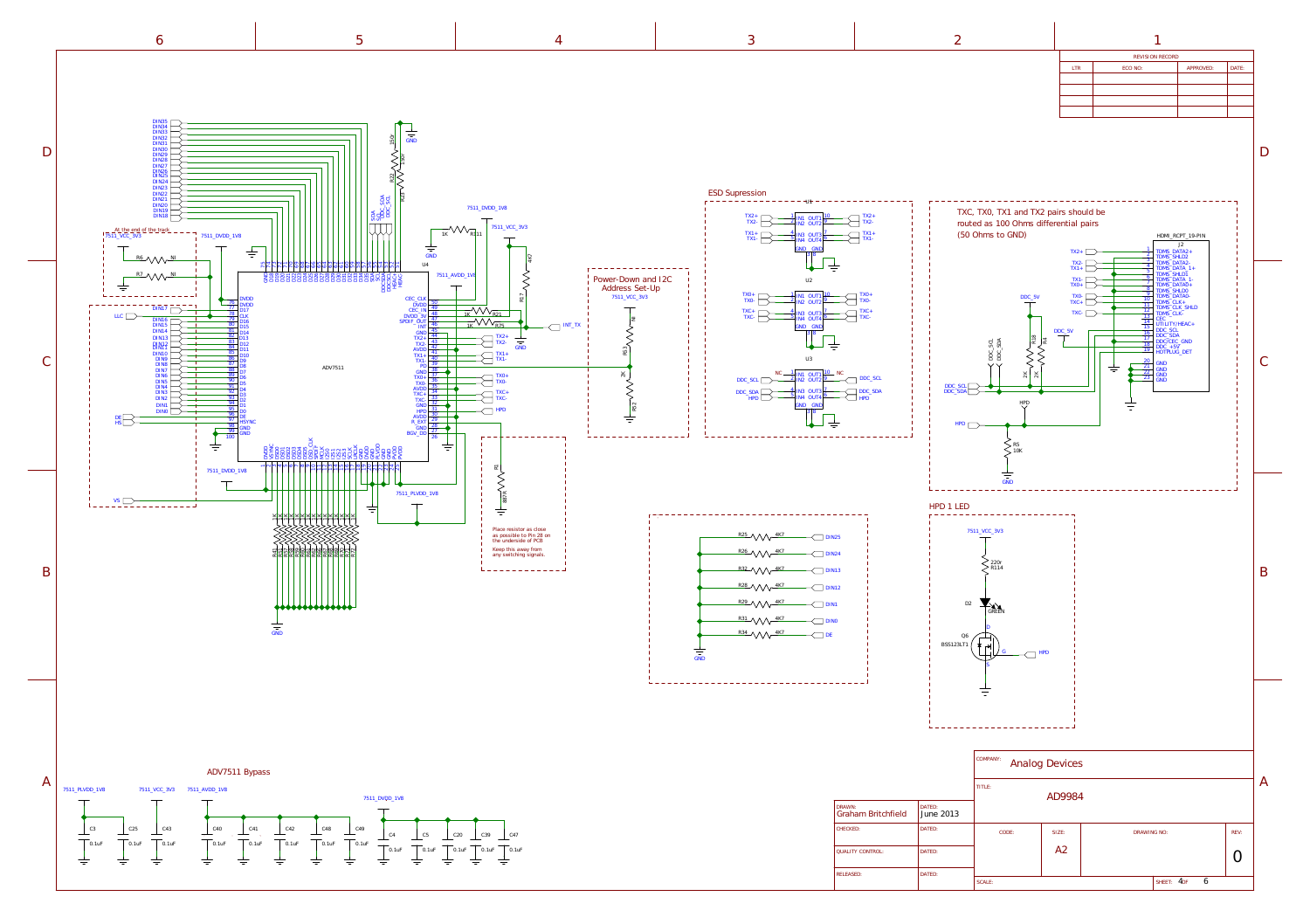

<span id="page-4-0"></span>I2C SWITCH D USB\_DVDD\_3.3V USB\_DVDD\_3.3V ADG736\_A C9 [USB\\_DVDD\\_3.3V](#page-5-0) ELS<br>SERVASI Els ANA  $\infty$ VDD  $\top$ }}<br>}}  $S1A$  2 0.1uF  $10$  D1  $\overline{\phantom{0}}$  S1B 9  $GND \rightarrow$ XTAL CIRCUITRY  $\prec$ IN1 1 14 ABSERVED<br>
20 AGND 20 AGND 20 AGND 20 AGND 20 AGND 20 AGND 20 AGND 20 AGND 20 AGND 20 AGND 20 AGND 20 AGND 20 AGND 20 AGN<br>
20 AGND 20 AGND 20 AGND 20 AGND 20 AGND 20 AGND 20 AGND 20 AGND 20 AGND 20 AGND 20 AGND 20 AGND 17 ଧା sk ន្∦  $55$  $\tilde{ }$ USB\_XTAL AVCC AVCC VCC VCC VCC VCC VCC  $SCL$   $\frac{15}{16}$ S2A 4  $\frac{1}{\sqrt{\frac{2}{\pi}}}\left\vert \begin{array}{cc} \frac{2}{\pi} & \frac{2}{\pi} \\ \frac{2}{\pi} & \frac{2}{\pi} \end{array} \right\vert.$ PA0/INTO 33<br>
PA1/INT1 34<br>
PA2/SLOE 36<br>
PA4/FIFOADR0 37<br>
PA4/FIFOADR1 28<br>
PA6/PKTEND<br>
PA7/FLGD/SLCS<br>
PA6/PKTEND 40 GND 6 D2 S2B 7 1 C32 **2 RDY0/SLRD**<br>RDY1/SLWR U12  $\prec\vdash$ IN2 5 CY7C68013A Y2 24MHz 4 TAL\_OUT ट्ट<br>क्रि on. 5 XTAL\_IN  $GND$   $\frac{1}{2}$   $\frac{1}{2}$   $\frac{1}{2}$   $\frac{1}{2}$ <u>G</u>ND 44<br>
29 CTLO/FLGA<br>
30 CTL1/FLGB<br>
31 CTL2/FLGC PB5/F<br>PB6/F<br>PB7/F USB\_DV<u>DD\_3</u>.3V USB CONNECTOR<br>---------------------TL2/FLGC<br>LKOUT PD0/FD8 45<br>
PD1/FD9 46<br>
PD2/FD10 47<br>
PD3/FD11 48<br>
PD4/FD12 50<br>
PD5/FD14 51<br>
PD7/FD15 52<br>
PD7/FD15 J7 TCLK/PE0/TO\_O  $\circ$  $\frac{1}{1}$   $\frac{1}{1}$   $\frac{1}{1}$   $\frac{1}{1}$   $\frac{1}{1}$   $\frac{1}{1}$   $\frac{1}{1}$   $\frac{1}{1}$   $\frac{1}{1}$   $\frac{1}{1}$   $\frac{1}{1}$   $\frac{1}{1}$   $\frac{1}{1}$   $\frac{1}{1}$   $\frac{1}{1}$   $\frac{1}{1}$   $\frac{1}{1}$   $\frac{1}{1}$   $\frac{1}{1}$   $\frac{1}{1}$   $\frac{1}{1}$   $\frac{1}{1}$  **VBU**  $Q$  K<sub>3</sub> C SHLD 2 9 D-D-6 3 8  $D+$  $D+$ **RS9 VVVIR** SHLD 4 RESET CIRCUITRY 2x10k Line controlls I2C switch:  $\tilde{\circ}$ IO 7  $0 = PROM$  $\;\doteq$ 5 GN . X USB\_DVDD\_3.3V ADM809 14 RESERVED GND  $1 = \text{BOARD}$ R44 VVV-220r 3 2 <sup>42</sup> RESET VCC RESET R30 V V V 100K USB-MINI-B-THRU-HOLI <u>a</u><br>22 GBBBBB<br>22 GBBBBB GND After loading the PROM GND 1 into Cypress - line is co R19 VVV 613 programmed HI  $\frac{1}{\pi}$ ₹ GND GND GND GND [GND](#page-5-0)USB Decoupling ---------USB\_DVDD\_3.3V USB\_DVDD\_3.3V B C33 C21 C34 C17 C14 C11 C13 C26 0.1uF 0.1uF 0.1uF 0.1uF 0.1uF 0.1uF 0.1uF 0.1uF GND GND ₹  $\equiv$ A